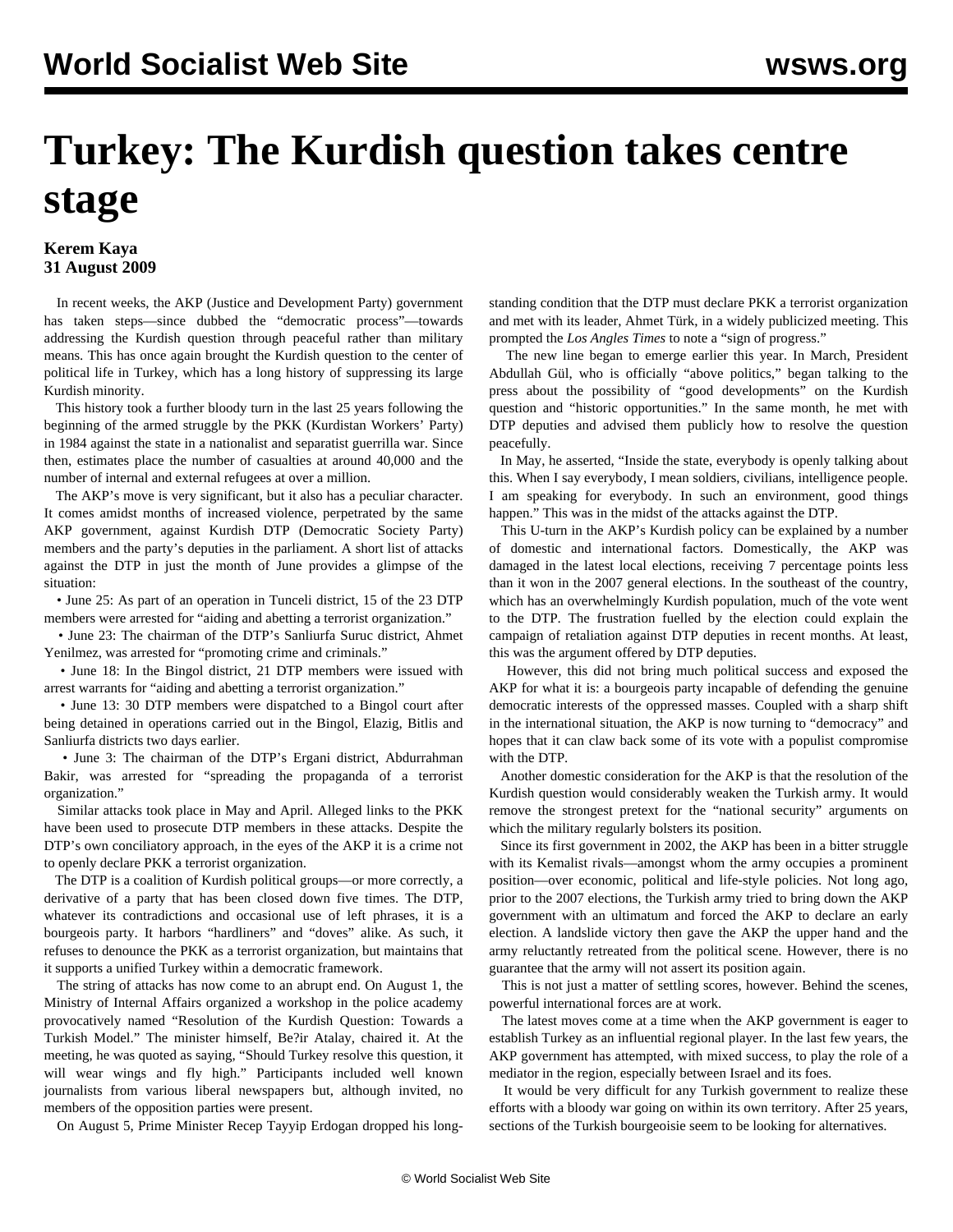The US is behind the new line. After taking office, Obama paid his first overseas visit to Turkey in order to approve this initiative, in line with Washington's desire to turn Turkey into an outpost of US foreign policy—military as well as diplomatic. In its attempt to shift the focus from Iraq to Afghanistan, the Obama administration has been looking for an exit strategy in Iraq that would enable the US to maintain its strategic interests.

 Iraq is deeply beset by sectarian divides. It is an open secret that there are serious tensions between Kurds in Northern Iraq and the central Iraqi government. Since 2007, the Maliki government has been openly seeking to reverse some of the territorial gains of the Kurdistan Regional Government (KRG) in the north.

 In July this year, the Brussels-based International Crisis Group (ICG) reported, "Kurdish leaders are unanimous that a US withdrawal would be calamitous for Iraq, including the Kurdistan region. The KRG's Peshmerga minister said that 'once US troops leave, there will be a catastrophe in all of Iraq.'"

 The ICG report also quoted Fouad Hussein, the chief of staff of Masoud Barzani, the president of Iraqi Kurdistan, as saying: "If the Shiites choose Iran, and the Sunnis choose the Arab world, then the Kurds will have to ally themselves with Turkey."

 As early as 2007, after the AKP government won its landslide election victory, KRG leaders started to talk about the need to deal with Turkey, the ICG noted. The best way forward, an unnamed minister said, according to the ICG, was for "the Kurdistan region to join Turkey as part of a new Mosul *vilayet* and for Turkey to join the EU (European Union), with a solution for the situation of the Kurds in Turkey." ("Mosul *vilayet*" is Iraq's old Mosul province, to which post-Ottoman Turkey had laid claim).

 The ICG stated that Ankara officials have made clear that the formal incorporation of an additional population of Kurds by Turkey would be undesirable and politically inconceivable, although an economic arrangement would not be out of the question.

 One might ask why, rather than softening its military position, Turkey is not simply attempting to profit from the plight of the Iraqi Kurds. The answer lies in the fact that the Turkish bourgeoisie needs a stable Middle East in order to further its own interests in the region.

 For the same reason, the Turkish bourgeoisie was very nervous when the US invaded Iraq, fearing that it would destabilize the region and strengthen the Kurds in Iraq—in turn inflaming its own Kurdish population. Now it sees an opportunity to play a significant role in shaping and stabilizing the region.

 The EU is also interested in a peaceful resolution, especially Germany, where there is a large Kurdish immigrant population from both Turkish and Kurdish backgrounds. The EU has long insisted that Turkey resolve its Kurdish question as a precondition for its admission.

 The prospect of access to the energy reserves in Northern Iraq and Central Asia via Turkey is also a good reason for the European bourgeoisie to pressure Turkey for a resolution. This would provide a realistic diversification for European energy markets, which are currently heavily dependent on Russia.

Thus, the Kurdish "turn" of the AKP has a pro-imperialist character.

 At the same time, it is an issue deeply rooted in the history of the country, and a peaceful resolution will be met with resistance. Substantial forces have long made a living out of the nationalist policies surrounding the Kurdish question.

 There is also no clear political direction from Kurdish leaders in Turkey, including the PKK, which is in a position to sabotage the process even before it gets underway. As such, the Turkish press has been eagerly waiting for a "road-map" to be released by PKK leader Abdullah Öcalan from his jail cell on Imrali Island in Turkey.

Öcalan announced on August 15 that he had issued such a "road-map,"

but it appears that its official release was postponed indefinitely by the AKP government, under the pretext that it needed to be reviewed before being made public. However, it was leaked in its outlines to the press.

 Through his leaked document, Öcalan appeals to three main players. He speaks favourably of Mustafa Kemal (Atatürk), the founder of the Turkish Republic, thereby appealing to Kemalists in Turkey. He also speaks favourably of Fettullah Gülen, the leader of an Islamist sect sympathetic to the AKP government. And he appeals to US imperialism by presenting it to the Kurdish masses as a progressive force.

 He declares 2007 a turning point in US policy. According to Öcalan, the US began compromising with Kurds and stopped supporting extra-judicial killings in Turkey directed against the Kurdish population.

 In fact, the opposite is the case. The US increased its support for the Turkish military in 2007 and not only allowed Turkey to temporarily invade Northern Iraq, but also provided intelligence to the Turkish army regarding PKK positions. Öcalan's lie, however, serves as a necessary step in the PKK's journey further to the right. It is an attempt to position the PKK as a junior partner of the Turkish bourgeoisie.

 Öcalan avoids speaking of any concrete steps, but emphasizes that he is against an independent Kurdish state. Rather, he promotes "cultural" Kurdish nationalism. He also does not mention amnesty for the PKK members in Turkish jails.

 This is a difficult topic, as the AKP government could be denounced for "aiding and abetting a terrorist organisation" if it did provide such an amnesty. If the process failed, the AKP's return to a military solution would also be complicated.

 President Abdullah Gül publicly dismissed Öcalan's "road map" as irrelevant, but it is no secret that the Kurdish population is closely following Öcalan's moves. Hence, the DTP urges the government to take on the PKK as a partner in the process. In all likelihood, the government's tactic is to delay PKK involvement until the process becomes much more serious.

 So far, the AKP has avoided making any concrete concessions to the Kurds. This is a cautious approach aimed at measuring the initial reaction from the opposition parties in the parliament. The main opposition party, CHP (Republican Peoples Party), initially reacted negatively to the AKP's moves, but has since adopted a wait-and-see policy.

 It is clear to all sides that there is overwhelming public support for a peaceful solution of the Kurdish question. Consequently, the initiative has the potential to bring either political glory or political death to any party involved.

 On August 21, through its powerful National Security Council, the army stated its support for the "democratic process." Despite its bitter confrontations with the AKP government in relation to state matters, the army has always favoured the AKP's Islamist influence over Kurdish nationalism and the growing influence of the DTP.

 This also comes at a time when the army has been weakened politically, following the AKP government's prosecution of the ongoing Ergenekon trials, which have revealed that secret army units were working with elements from the underworld in an ultra-nationalist formation called Ergenekon. It is also worth noting that the army's pension fund—the OYAK Group, which has the third largest capital holdings in the country—is the most prominent Turkish company involved in rebuilding Northern Iraq, and would profit from a stable Northern Iraq under the influence of Turkey.

 When the AKP made its move public, Devlet Bahçeli, the leader of the third largest party in Turkey, the fascist MHP (Nationalist Movement Party), reacted hysterically and predictably accused the government of treason. Even though he has no visible support from the Turkish bourgeoisie, he has refused to back down. However, he remains isolated. This indicates that the ultra-nationalists were caught unawares by the shifting international political landscape.